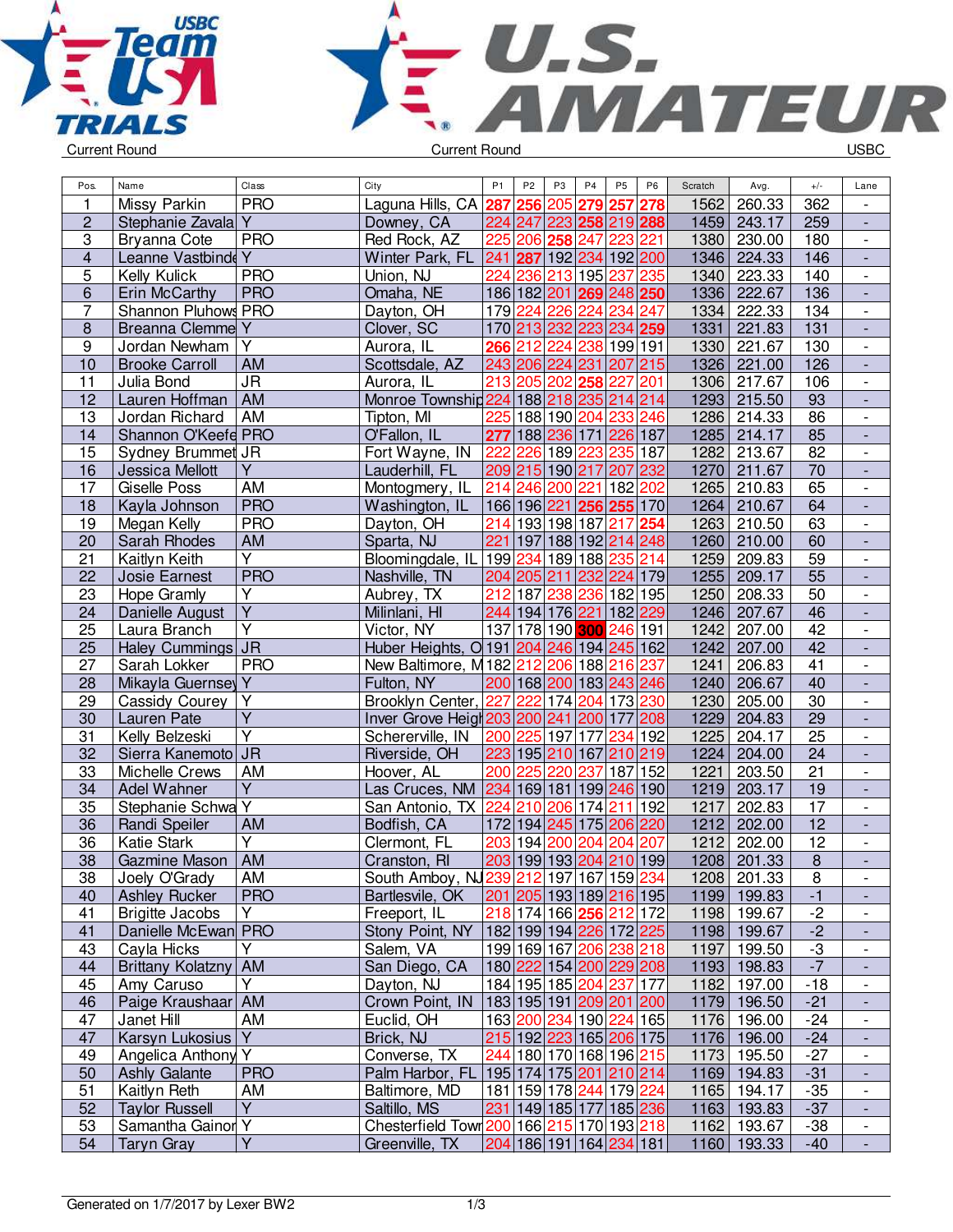



| Pos.            | Name                   | Class                   | City                                      | P <sub>1</sub> | P <sub>2</sub> | P <sub>3</sub> | P <sub>4</sub>                    | P <sub>5</sub>        | P <sub>6</sub> | Scratch | Avg.        | $+/-$  | Lane                         |
|-----------------|------------------------|-------------------------|-------------------------------------------|----------------|----------------|----------------|-----------------------------------|-----------------------|----------------|---------|-------------|--------|------------------------------|
| 55              | Madysen Keller         | Υ                       | Indian Trail, NC                          |                | 183 252        | 171            | 210                               | 170 171               |                | 1157    | 192.83      | $-43$  |                              |
| 56              | Katherine Sutphir PRO  |                         | Maitland, FL                              |                |                |                | 188 212 197 203 195 158           |                       |                | 1153    | 192.17      | $-47$  |                              |
| 56              | Rebecca Gotterba Y     |                         | Garden City, NY   194 204 169 194 181 211 |                |                |                |                                   |                       |                | 1153    | 192.17      | $-47$  | $\overline{\phantom{a}}$     |
| 56              | Jessica Wolfe          | $\overline{\mathsf{Y}}$ | Kettering, OH                             |                |                |                | 225 182 150 260 148 188           |                       |                | 1153    | 192.17      | $-47$  | $\Box$                       |
| 59              | Madison McCall         | Y                       | North Myrtle Bead 172   176   171   199   |                |                |                |                                   | 200                   | 229            | 1147    | 191.17      | $-53$  | $\overline{\phantom{a}}$     |
| 59              | <b>Madison Bailey</b>  | $\overline{Y}$          | Rocklin, CA                               |                |                |                | 173 203 209 217                   | 168 177               |                | 1147    | 191.17      | $-53$  | $\frac{1}{2}$                |
| 61              | Michaela Kelly         | $\overline{\mathsf{Y}}$ | Bettendorf, IA                            |                |                |                | 184 236 196 209                   | $\overline{171}$  149 |                | 1145    | 190.83      | $-55$  | $\qquad \qquad \blacksquare$ |
| 62              | Jacqueline Rhoda Y     |                         | Portage, IN                               |                |                |                | 220 209 180 166 192 175           |                       |                | 1142    | 190.33      | $-58$  | $\overline{\phantom{a}}$     |
| 63              | Lori Petty             | AM                      | Anchorage, AK                             |                | 183 178 239    |                | 168                               | 179 191               |                | 1138    | 189.67      | $-62$  | $\overline{\phantom{a}}$     |
| 64              | Sarah Wille            | Y                       | Hoffman Estates,                          |                | 172 175 187    |                | 203 203 195                       |                       |                | 1135    | 189.17      | $-65$  |                              |
| 65              | Danielle Jedlicki      | $\overline{\mathsf{Y}}$ | M. Borro, TN                              |                | 198 215 213    |                | 165 157                           |                       | 183            | 1131    | 188.50      | $-69$  | $\frac{1}{2}$                |
| 66              | Leea Haworth           | <b>AM</b>               | Tumwater, WA                              |                | 184 223 201    |                | 196 144 177                       |                       |                | 1125    | 187.50      | $-75$  | L,                           |
| 67              | Miranda Rodrigue Y     |                         | Loves Park, IL                            |                |                |                | 208 185 200 187 150 193           |                       |                | 1123    | 187.17      | $-77$  | $\overline{\phantom{a}}$     |
| 68              | Melissa Sleda          | $\overline{\mathsf{Y}}$ | Applegate, MI                             |                |                |                | 175 166 142 213 224 201           |                       |                | 1121    | 186.83      | $-79$  | $\Box$                       |
| 69              | Ashlyn Herzberg   AM   |                         | Wichita, KS                               |                |                |                | 215 165 173 182                   | 190 195               |                | 1120    | 186.67      | $-80$  | $\overline{\phantom{a}}$     |
| 70              | Maranda Pattison Y     |                         | Redwood Valley,                           |                |                |                | 169 231 164 182 189 179           |                       |                | 1114    | 185.67      | $-86$  | $\overline{a}$               |
| 71              | Caitlin Cunningha Y    |                         | Honolulu, HI                              |                |                |                | 146 245 159 203                   | 171 189               |                | 1113    | 185.50      | $-87$  | $\qquad \qquad \blacksquare$ |
| $\overline{72}$ | Correen Lieber         | AM                      | Tolleson, AZ                              |                |                |                | 170 167 210 187 200 177           |                       |                | 1111    | 185.17      | $-89$  | $\overline{\phantom{a}}$     |
| 73              | Kayla Crawford         | $\overline{Y}$          | Silvis, IL                                | 171            |                |                | 209 163 189 175 201               |                       |                | 1108    | 184.67      | $-92$  | $\overline{\phantom{a}}$     |
| 74              | <b>Haley Richard</b>   | <b>AM</b>               | Tipton, MI                                |                |                |                | 136 182 199 236 180 171           |                       |                | 1104    | 184.00      | $-96$  |                              |
| 75              | Anna Groce             | AM                      | Kernersville, NC                          | 232            |                |                | 212 185 139 145 190               |                       |                | 1103    | 183.83      | $-97$  | $\frac{1}{2}$                |
| 76              | Madeleine McDuf AM     |                         | Katy, TX                                  |                | 166 185 167    |                | 189 189 206                       |                       |                | 1102    | 183.67      | $-98$  |                              |
| $\overline{76}$ | <b>Crystal Elliott</b> | Y                       | Melbourne, FL                             |                |                |                | 194 142 236 203 167 160           |                       |                | 1102    | 183.67      | $-98$  | $\blacksquare$               |
| 78              | Jacqueline Evans AM    |                         | Acton, MA                                 |                |                |                | 158 190 161 213 164 213           |                       |                | 1099    | 183.17      | $-101$ | ÷,                           |
| 79              | Kayla Ovesny           | $\overline{Y}$          | Norman, OK                                |                |                |                | 167 173 176 188 185 204           |                       |                | 1093    | 182.17      | $-107$ | $\frac{1}{2}$                |
| 80              | <b>Taylor Sturm</b>    | Ÿ                       | Massillon, OH                             |                |                |                | 141 169 180 173 222 204           |                       |                | 1089    | 181.50      | $-111$ | $\frac{1}{2}$                |
| 81              | Kalynn Carl            | <b>PRO</b>              | Albany, NY                                |                |                |                | 145 179 189 200                   | $\overline{177}$  196 |                | 1086    | 181.00      | $-114$ | $\qquad \qquad \blacksquare$ |
| 82              | Kasey Eaton            | Y                       | Wyoming, MI                               | 171            |                |                | 158 189 172 203 190               |                       |                | 1083    | 180.50      | $-117$ |                              |
| 83              | Leah Glazer            | $\overline{\mathsf{Y}}$ | Henderson, NV                             |                |                |                | 192 189 192 169 155 184           |                       |                | 1081    | 180.17      | $-119$ |                              |
| 84              | Amber MacLeod          | $\overline{\mathsf{Y}}$ | Brick, NJ                                 |                |                |                | 164 165 174 186 178 212           |                       |                | 1079    | 179.83      | $-121$ | $\overline{\phantom{a}}$     |
| 85              | Danyn Terry            | $\overline{Y}$          | Coarsegold, CA                            |                |                |                | 193 211 164 134                   | 186 189               |                | 1077    | 179.50      | $-123$ | $\frac{1}{2}$                |
| 86              | Erica Schneider        | <b>AM</b>               | Smithtown, NY                             | 171            |                |                | 184 145 202 203 171               |                       |                | 1076    | 179.33      | $-124$ |                              |
| 87              | Kristen Young          | AM                      | Clinton Township 181 169 231 146 165 180  |                |                |                |                                   |                       |                | 1072    | 178.67      | $-128$ | $\frac{1}{2}$                |
| 88              | Shawna Strause         | AM                      | Tucson, AZ                                |                |                |                | 165 147 178 174 193 214           |                       |                | 1071    | 178.50      | $-129$ | ÷,                           |
| 89              | Amanda Naujokas Y      |                         | Lake Ronkonkom 177                        |                |                |                | 187 150 199                       | 204                   | 153            | 1070    | 178.33      | $-130$ | $\frac{1}{2}$                |
| 90              | Hannah Forton          | $\overline{Y}$          | Macomb, MI                                | 171            |                | 189 162 217    |                                   | 169 159               |                | 1067    | 177.83      | $-133$ | $\blacksquare$               |
| 90              | <b>Rachel Strogin</b>  | $\overline{Y}$          | Mentor, OH                                | 157            | 182            | 167            | 237                               | 166 158               |                | 1067    | 177.83      | $-133$ | $\qquad \qquad \blacksquare$ |
| $\overline{92}$ | Megan Eaglehous Y      |                         | Cibolo, TX                                |                |                |                | 180 175 156 180 188 187           |                       |                | 1066    | 177.67      | $-134$ |                              |
| 93              | Ashley Dunn            | Y                       | Palmdale, CA                              |                |                |                | 147 173 183 175 205 181           |                       |                |         | 1064 177.33 | -136   | $\overline{\phantom{a}}$     |
| 94              | <b>Mabel Cummins</b>   | $\overline{Y}$          | Elburn, IL                                |                |                |                | 181   168   181   158   168   206 |                       |                | 1062    | 177.00      | $-138$ |                              |
| 95              | Kelsi Anderson         | Υ                       | San Antonio, TX                           |                |                |                | 160 192 193 174 183 157           |                       |                | 1059    | 176.50      | $-141$ | $\overline{\phantom{a}}$     |
| 96              | Rakia Jenkins          | AM                      | Smyrna, DE                                |                |                |                | 172 167 172 147 206 191           |                       |                | 1055    | 175.83      | $-145$ |                              |
| 97              | Sierra Lewis           | $\overline{Y}$          | Scottsboro, AL                            |                |                |                | 163 188 223 161 156 161           |                       |                | 1052    | 175.33      | $-148$ | $\overline{\phantom{a}}$     |
| 98              | Dakotah Hazlewo Y      |                         | Capron, IL                                |                |                |                | 142 154 211 209 146 182           |                       |                | 1044    | 174.00      | $-156$ | $\overline{\phantom{a}}$     |
| 99              | Saige Yamada           | Y                       | Kaneohe, HI                               |                |                |                | 186 159 154 232 179 129           |                       |                | 1039    | 173.17      | $-161$ | $\overline{\phantom{a}}$     |
| 100             | <b>April McDonnell</b> | $\overline{Y}$          | North Las Vegas, 201 163 132 176 174 175  |                |                |                |                                   |                       |                | 1021    | 170.17      | $-179$ | $\overline{\phantom{a}}$     |
| 101             | Lara Kurt              | $\overline{Y}$          | Leland, NC                                |                |                |                | 169 159 179 160 181 171           |                       |                | 1019    | 169.83      | $-181$ | $\qquad \qquad \blacksquare$ |
| 102             | Marina Stever          | AM                      | Mesa, AZ                                  |                |                |                | 148 178 194 157 157 168           |                       |                | 1002    | 167.00      | $-198$ | $\overline{\phantom{a}}$     |
| 103             | Savannah Carr          | AM                      | Buckeye, AZ                               |                |                |                | 167 145 144 156 181 201           |                       |                | 994     | 165.67      | $-206$ | $\overline{\phantom{a}}$     |
| 104             | Bryanna Leyen          | $\overline{Y}$          | Perry Hall, MD                            |                |                |                | 199 163 138 139 194 155           |                       |                | 988     | 164.67      | $-212$ |                              |
| 105             | Mia Singletary         | Y                       | San Francisco, Q157 191 160 164 151 157   |                |                |                |                                   |                       |                | 980     | 163.33      | $-220$ | $\overline{\phantom{a}}$     |
| 106             | <b>Lilly Shell</b>     | Ÿ                       | Salem, VA                                 |                |                |                | 164 174 139 150 169 157           |                       |                | 953     | 158.83      | $-247$ |                              |
| 107             | Brynna Madison         | $\overline{Y}$          | Lincoln, NE                               |                |                |                | 137 167 182 158 120 147           |                       |                | 911     | 151.83      | $-289$ | $\overline{\phantom{a}}$     |
| 108             | Toni Hansen            | $\overline{Y}$          | Anchorage, AK                             |                |                |                | 142 143 167 152 123 173           |                       |                | 900     | 150.00      | $-300$ | $\overline{\phantom{a}}$     |